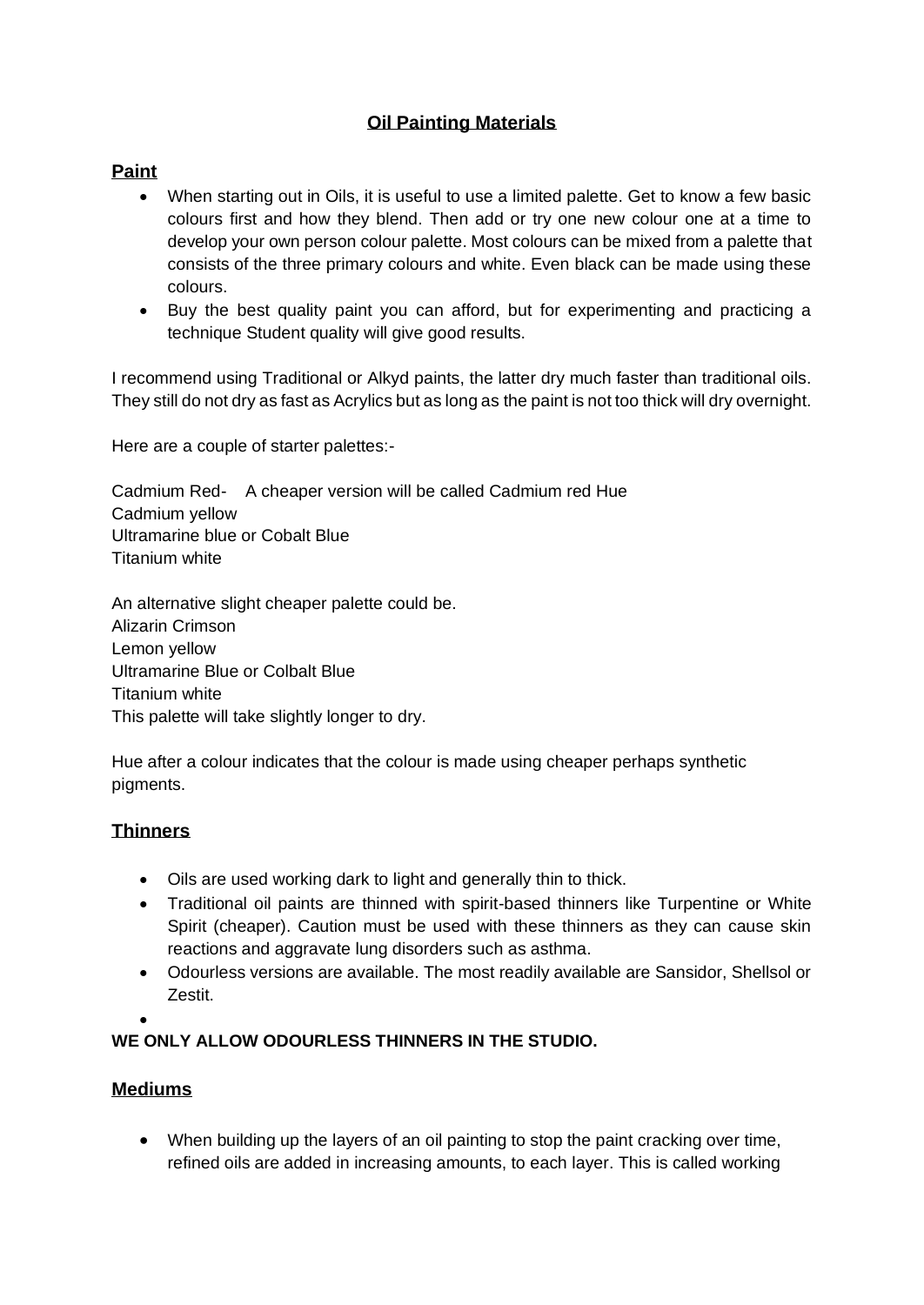"Fat over Lean". It is not essential to have this oil when first starting out, but see the examples below

Linseed Oil Liquine (this is a combination of oil thinner and varnish) Stand Oil

## **Support**

- Oils can be used on many different painting surfaces. The most common are primed canvas panel or boards. However, oil paints can be used on anything provided it is prepared with a sealant to prevent absorption of the paint into the support.
- Oil painting pads are available, similar to watercolour pads however the cheaper versions of these can be quite porous. Therefore, ideally the surface should be prepared using gesso or simple household emulsion paint. If the surface is prepared in this way anything can be used including wallpaper lining paper, hardboard and even cardboard.

## **Brushes**

• Don't buy large sets of brushes. One large brush and one smaller for detail will be sufficient. Fine detail can be done if required using a small synthetic watercolour brush. Traditionally Hog hair brushes are used for oil but synthetic oil brushes are a cheaper alternative. They are more hard wearing than hog hair, nowadays they have a good spring and hold their shape fairly well. They come in three shapes. Which you choose is a personal choice.

Round Flat Filbert

- For the beginner The Filbert shape preferably long handled would be a good allround brush to start with. It enables you to do finer lines but also can be used flat to block in a large area.
- One palette knife would be useful for colour mixing and applying paint. The one I use the most is one of the diamond shaped with a bent shaft, and a long knife shaped with a straight blade.

## **Palettes**

- Any flat non-porous surface can be used as a palette.
- Traditionally they are made of wood, or nowadays cheaper ones of MDF.
- Cheap plastic palettes are adequate to begin with: White or grey tear off palettes are also available.